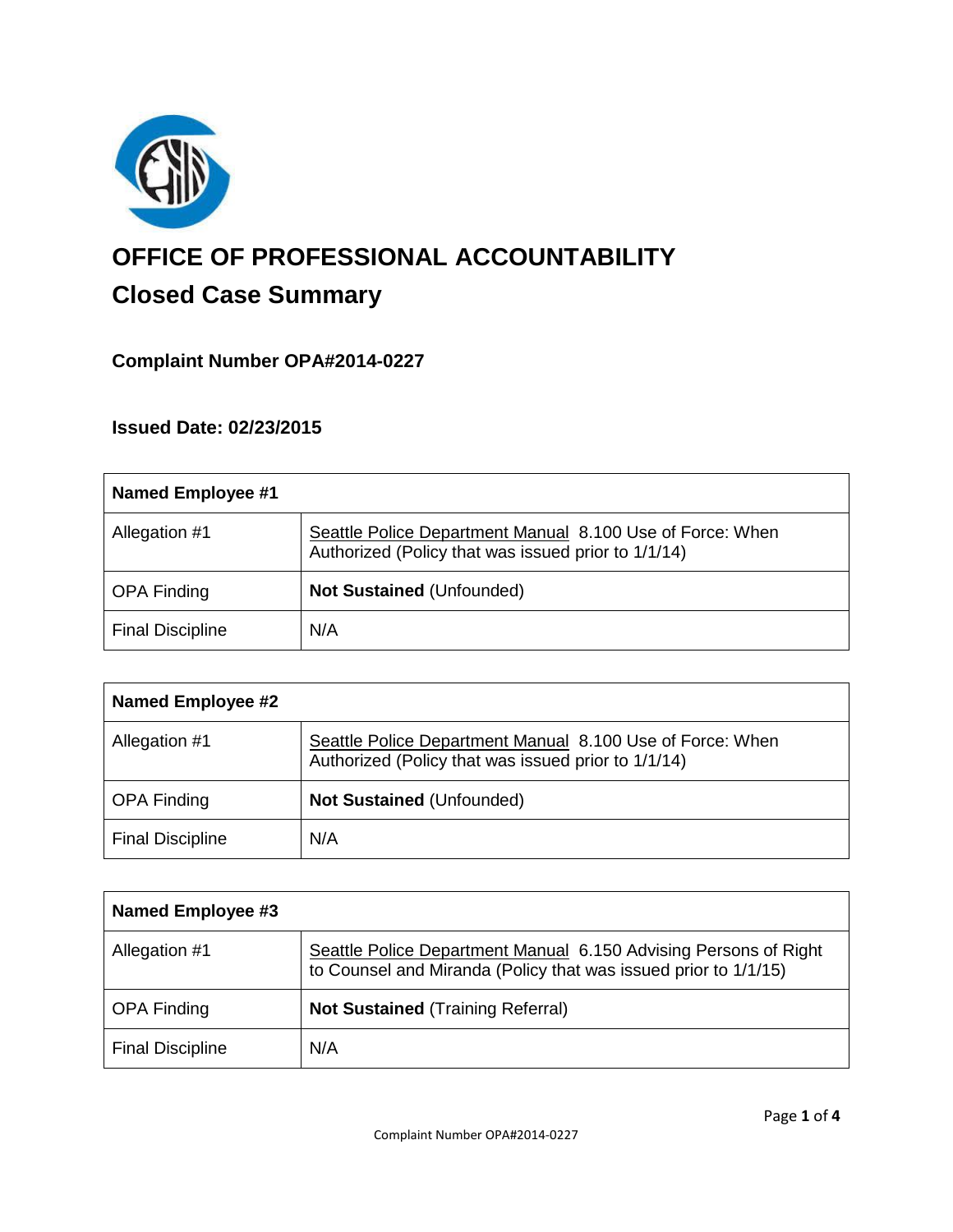| Named Employee #4       |                                                                                                                  |
|-------------------------|------------------------------------------------------------------------------------------------------------------|
| Allegation #1           | Seattle Police Department Manual 8.100 Use of Force: When<br>Authorized (Policy that was issued prior to 1/1/14) |
| <b>OPA Finding</b>      | <b>Not Sustained (Unfounded)</b>                                                                                 |
| <b>Final Discipline</b> | N/A                                                                                                              |

## **INCIDENT SYNOPSIS**

The named employees responded to a 911 call in which the complainant was trespassing in the homeowner's yard. When the homeowner asked the complainant to leave, the complainant pulled a knife and the two men fought. After the altercation, the complainant left the scene on a bicycle. Based on a broadcast description, named employee #1 conducted an area search and located the complainant. Named employee #1 was aware that the complainant was reported to have a knife and she ordered the complainant to the ground. The complainant advanced on named employee #1 and she placed her firearm in the low ready position, ordering the complainant to stop his advance. Named employee's #3 and #4 arrived on scene and moved the complainant to the front of a patrol vehicle's In-Car Video and advised the complainant that he was being recorded. The complainant was searched and cuffed while being recorded. Named employee #2 arrived on scene and asked the employees present if the complainant had a knife on him and they answered affirmatively. Named employee #2 asked the complainant if he was injured but the answer was not clear. Named employee #2 read Miranda warnings to the complainant at the South Precinct.

## **COMPLAINT**

The complainant stated that his Constitutional Rights were violated, that he was unlawfully arrested, refused medical attention, and assaulted by officers during his arrest. He further alleged that named officer #1 pointed a gun at him. He also alleged that named employee #3 did not read him his rights.

## **INVESTIGATION**

The OPA investigation included the following actions:

- 1. Review of the complaint letter
- 2. Review of In-Car Videos
- 3. Interviews of Witnesses
- 4. Interviews of SPD employees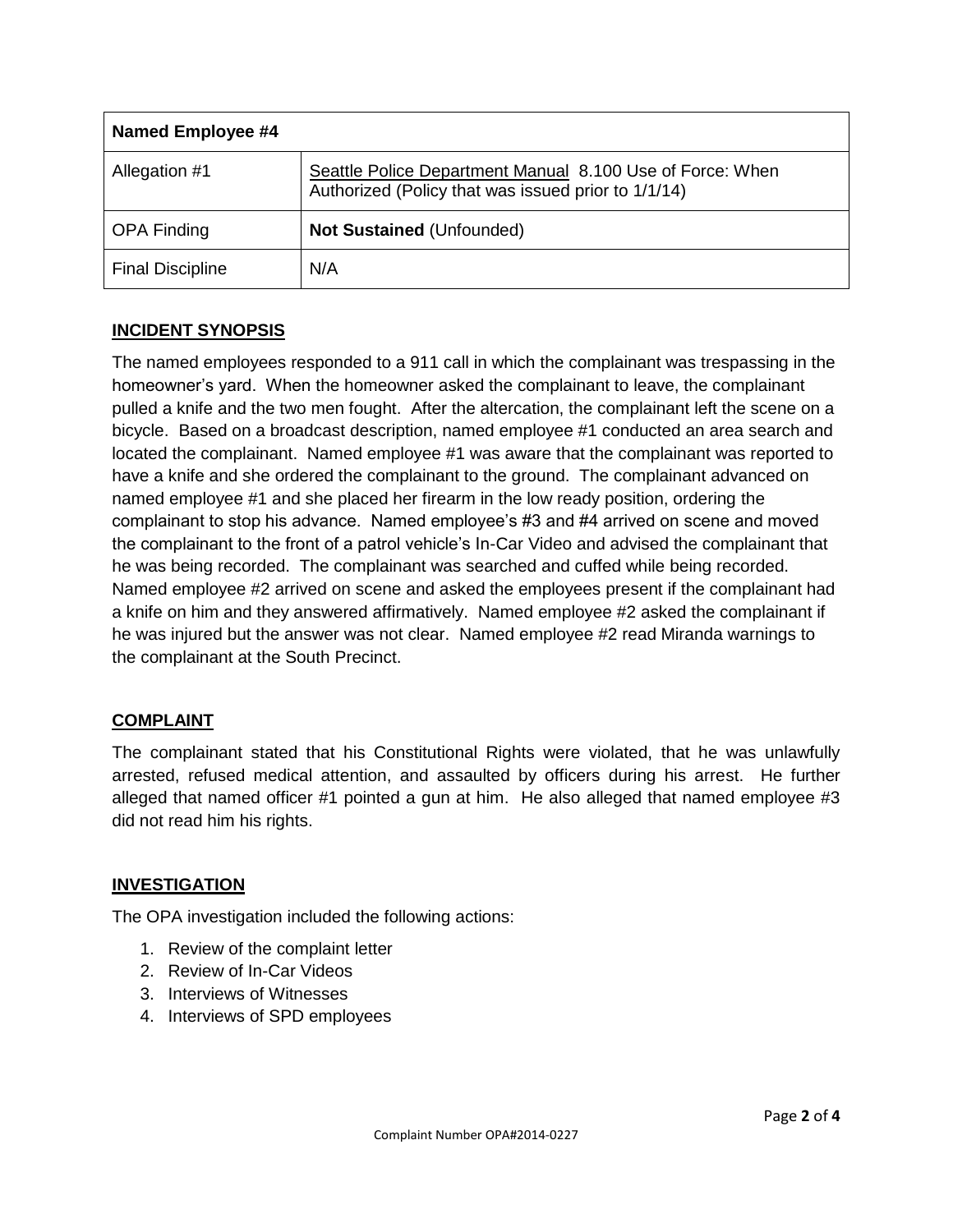## **ANALYSIS AND CONCLUSION**

An officer shall only use the force reasonable, necessary and proportionate to effectively bring an incident or person under control, while protecting the lives of the officer or others. The complainant was armed when he confronted and fought with the homeowner. The complainant was still armed when he was taken into custody. The evidence gathered from all sources, including In-Car Videos, shows that reasonable and necessary force was used by the named employees when they took the complainant into custody. Named employee #1 drew her weapon and held it at the low ready position due to the complainant's aggression toward her and the report that he was armed with a knife. While named employee #3 did not read the Miranda warnings immediately after taking the complainant into custody, it is not clear that "as soon as practical' would preclude named employee #3 from first taking the complainant to the primary investigating officer, named employee #2.

## **FINDINGS**

## **Named Employee #1**

The weight of the evidence showed that named employee #1 used only necessary and proportionate force to bring the incident under control; therefore a finding of **Not Sustained** (Unfounded) was issued for *Use of Force*.

#### **Named Employee #2**

The weight of the evidence showed that named employee #2 was lawful & proper in the level of force used to bring the situation under control; therefore a finding of **Not Sustained** (Unfounded) was issued for *Use of Force*.

## **Named Employee #3**

The evidence showed that named employee #3 did take the complainant to the primary investigating officer in order to have the Miranda warnings read to him. However, the policy does state that officers shall give this advisement to all persons taken into custody, regardless of interview, as soon as practical. Therefore a finding of **Not Sustained** (Training Referral) was issued for *Advising Persons of Right to Counsel and Miranda*. The employee's supervisor has been asked to provide the employee with refresher training on when and how to inform an arrestee of his or her Miranda rights.

#### **Named Employee #4**

The weight of the evidence showed that named employee #4 was lawful & proper in the level of force used to bring the situation under control; therefore a finding of **Not Sustained** (Unfounded) was issued for *Use of Force*.